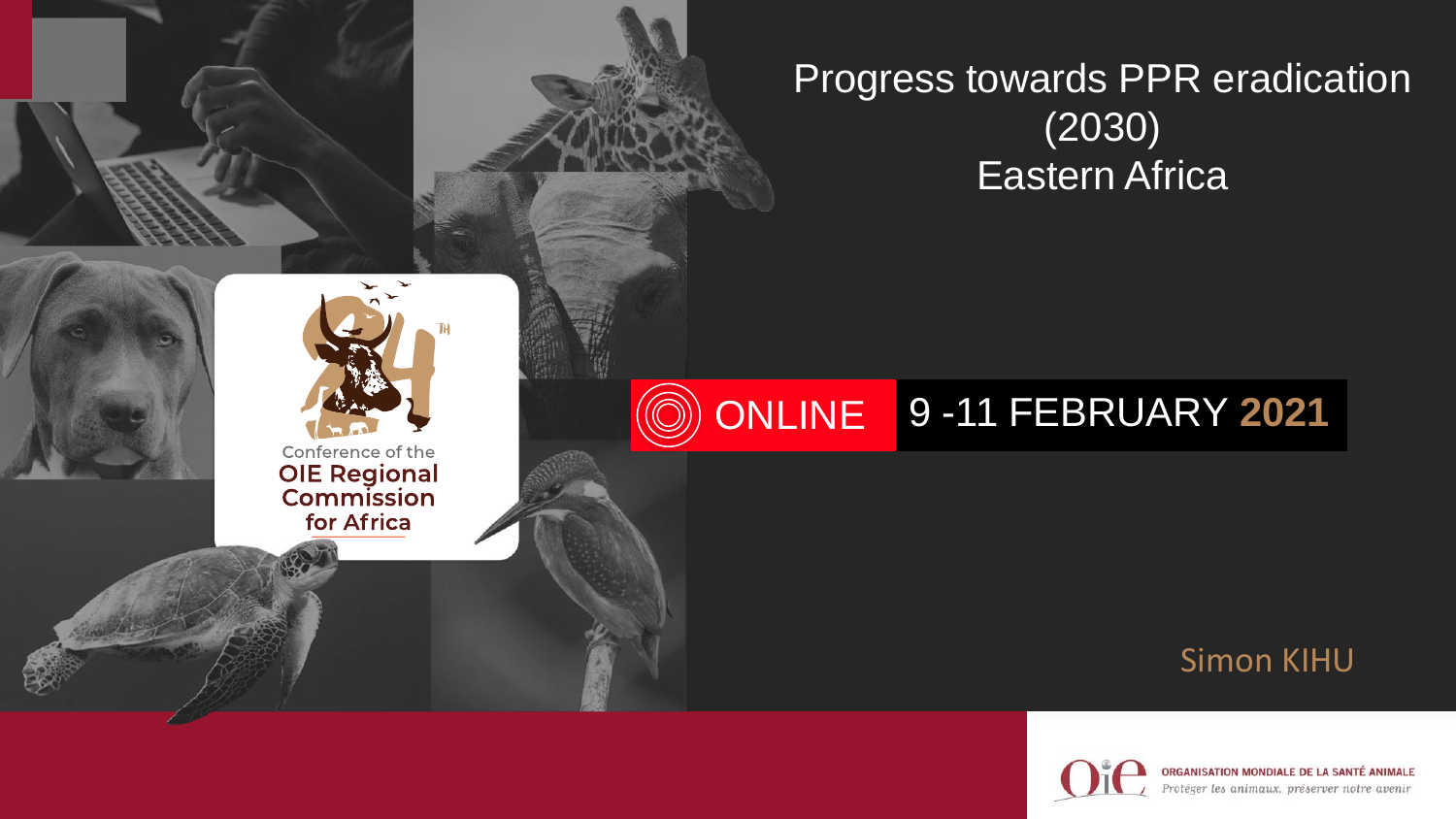# 24<sup>th</sup> Conference of the **OIE Regional Commission for Africa Welcome to the**

# Progress towards PPR eradication (2030) Eastern Africa

#### **Agenda**

- 1. Introduction and Coordination
- 2. National Strategic plans (NSPs)
- 3. PPR Roadmap for Eastern Africa
- 4. OIE Support to Eastern Africa (2019-2020)
- 5. Identified Gaps and way forward



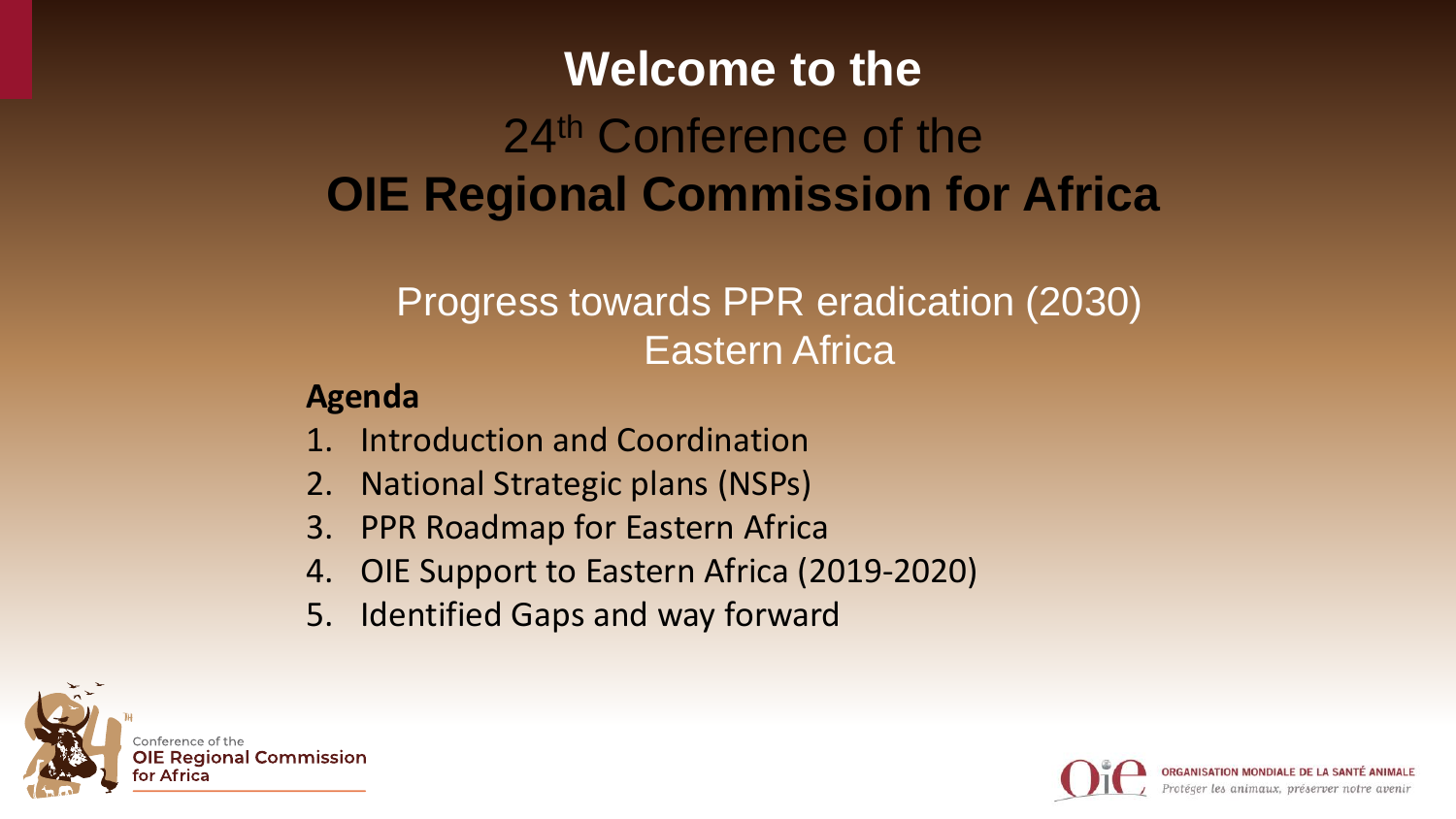The focus of the OIE roadmap for PPR in Eastern Africa includes EAC and IGAD member countries (Burundi, Djibouti, Eritrea, Ethiopia, Kenya, Rwanda, Somalia, South Sudan, Sudan, Tanzania and Uganda) as well as three SADC member states (Comoros, DRC Congo and the Seychelles). Coordination of ongoing national and regional implementation on *Peste des petits ruminants* (PPR) and other small ruminant diseases (SRD) is done by the *Inter-Governmental Authority on Development* (IGAD) Regional PPR control and eradication coordination committee (CECC).





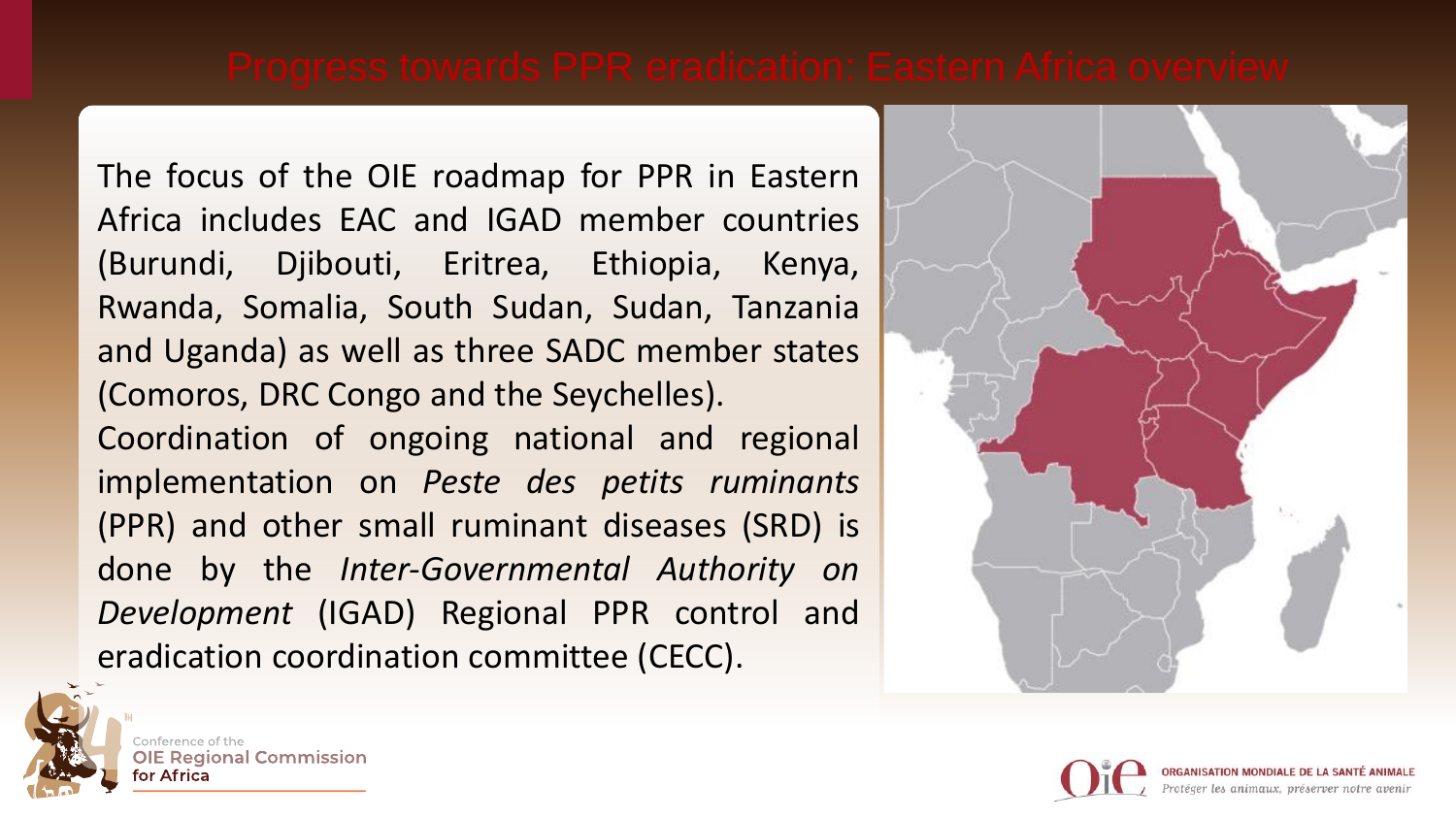#### **PPR National strategic plans and PPR notifications**

12 countries in the region have developed National strategic plans and the status of PPR strategy development by June 2019 is tabulated below.

| Status of PPR strategy development as of June 2019 |                                                  |                                                 |  |  |  |  |  |  |  |  |
|----------------------------------------------------|--------------------------------------------------|-------------------------------------------------|--|--|--|--|--|--|--|--|
| <b>No</b>                                          | <b>Countries</b>                                 | <b>Status</b>                                   |  |  |  |  |  |  |  |  |
| $5\overline{)}$                                    | Ethiopia, Kenya, Uganda, South Sudan and Sudan   | Validated (Supported by                         |  |  |  |  |  |  |  |  |
|                                                    |                                                  | <b>IGAD/ICPALD and FAO)</b>                     |  |  |  |  |  |  |  |  |
| 6                                                  | Burundi, DR Congo, Eritrea, Rwanda, Tanzania and | Validated (Supported by                         |  |  |  |  |  |  |  |  |
|                                                    | Somalia                                          | AU/IBAR)                                        |  |  |  |  |  |  |  |  |
|                                                    | Djibouti                                         | To be validated (Supported                      |  |  |  |  |  |  |  |  |
|                                                    |                                                  | by AU/IBAR through                              |  |  |  |  |  |  |  |  |
|                                                    |                                                  | <b>FAO/EC SHARE project)</b>                    |  |  |  |  |  |  |  |  |
|                                                    | Comoros                                          | No NSP (outbreak in Grand                       |  |  |  |  |  |  |  |  |
|                                                    |                                                  | Comoros island in Feb                           |  |  |  |  |  |  |  |  |
|                                                    |                                                  | 2015                                            |  |  |  |  |  |  |  |  |
|                                                    | <b>Seychelles</b>                                | No NSP (candidate for                           |  |  |  |  |  |  |  |  |
|                                                    |                                                  | $L^2 + L^2 = L^2 = L^2 + L^2 = L^2 = L^2 = L^2$ |  |  |  |  |  |  |  |  |

No immediate notification of PPR in the region has been made since the last Region

Commission meeting based on WAHIS records. Is this the reality on ground?



Conference of the **OIE Regional Commission** for Africa

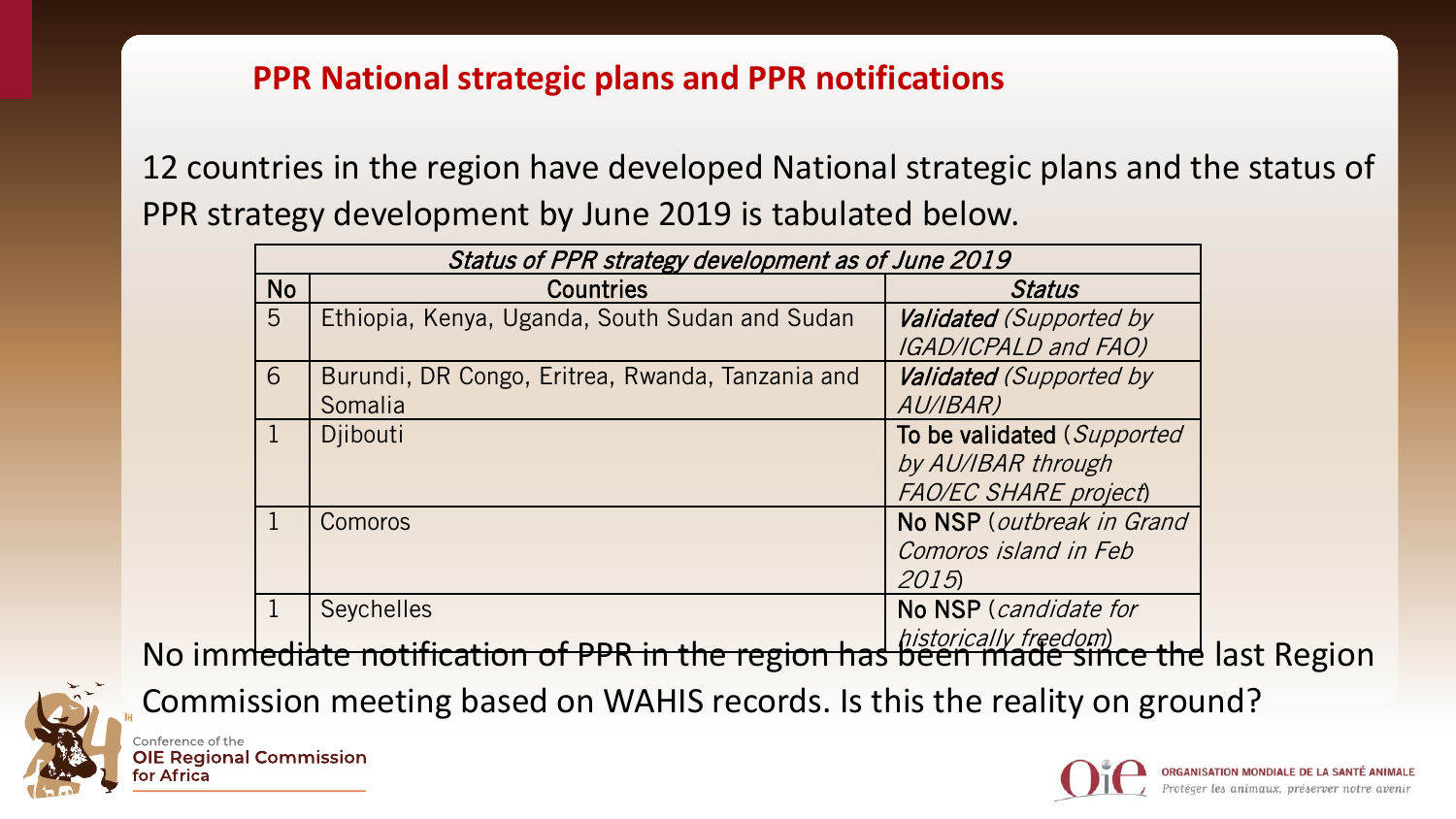### **PPR roadmap for Eastern Africa as of October 2020**

| Countries       | 2018           | 2019           | 2020           | 2021                    | 2022           | 2023           | 2024                    | 2025           | 2026           | 2027           | 2028           | 2029 | 2030 |
|-----------------|----------------|----------------|----------------|-------------------------|----------------|----------------|-------------------------|----------------|----------------|----------------|----------------|------|------|
| <b>Burundi</b>  | $\mathbf 1$    | $\mathbf{1}$   | $\overline{2}$ | $\overline{2}$          | $\overline{2}$ | $\overline{3}$ | $\overline{3}$          | $\overline{3}$ | $\overline{4}$ | 4              | $\overline{4}$ | free |      |
| Djibouti        | $\mathbf 1$    | $\mathbf 1$    | $\overline{2}$ | $\overline{2}$          | $\overline{2}$ | $\overline{3}$ | $\overline{3}$          | 4              | $\overline{4}$ | free           |                |      |      |
| Eritrea         | $\mathbf 1$    | $\mathbf{1}$   | $\overline{2}$ | $\overline{3}$          | $\overline{3}$ | $\overline{3}$ | 4                       | 4              | $\overline{4}$ | free           |                |      |      |
| Ethiopia        | $\overline{2}$ | $\overline{3}$ | $\overline{3}$ | $\overline{3}$          | $\overline{3}$ | $\overline{3}$ | 4                       | $\overline{4}$ | $\overline{4}$ | free           |                |      |      |
| Kenya           | $\overline{2}$ | $\overline{2}$ | $\overline{2}$ | $\overline{3}$          | $\overline{3}$ | $\overline{3}$ | $\overline{3}$          | $\overline{4}$ | $\overline{4}$ | free           |                |      |      |
| Rwanda          | $\mathbf{1}$   | $\overline{2}$ | $\overline{2}$ | $\overline{3}$          | $\overline{3}$ | $\overline{3}$ | $\overline{3}$          | $\overline{4}$ | 4              | free           |                |      |      |
| South<br>Sudan  | $\mathbf{1}$   | $\mathbf{1}$   | $\overline{2}$ | $\overline{2}$          | $\overline{2}$ | $\overline{2}$ | $\overline{\mathbf{3}}$ | $\overline{3}$ | $\overline{3}$ | 4              | $\overline{4}$ | free |      |
| Sudan           | $\overline{2}$ | $\overline{2}$ | $\overline{2}$ | $\overline{3}$          | $\overline{3}$ | $\overline{3}$ | $\overline{4}$          | $\overline{4}$ | $\overline{4}$ | free           |                |      |      |
| Somalia         | $\overline{2}$ | $\overline{2}$ | $\overline{3}$ | $\overline{3}$          | $\overline{3}$ | $\overline{3}$ | $\overline{3}$          | $\overline{4}$ | $\overline{4}$ | free           |                |      |      |
| <b>Tanzania</b> | $\mathbf 1$    | $\overline{2}$ | $\overline{2}$ | $\overline{\mathbf{3}}$ | $\overline{3}$ | $\overline{3}$ | $\overline{\mathbf{3}}$ | $\overline{4}$ | $\overline{4}$ | $\overline{4}$ | free           |      |      |
| Uganda          | $\mathbf{1}$   | $\overline{2}$ | $\overline{2}$ | $\overline{3}$          | $\overline{3}$ | $\overline{3}$ | $\overline{3}$          | 4              | $\overline{4}$ | $\overline{4}$ | free           |      |      |



<sub>Conference of the</sub><br>**OIE Regional Commission**<br>for Africa

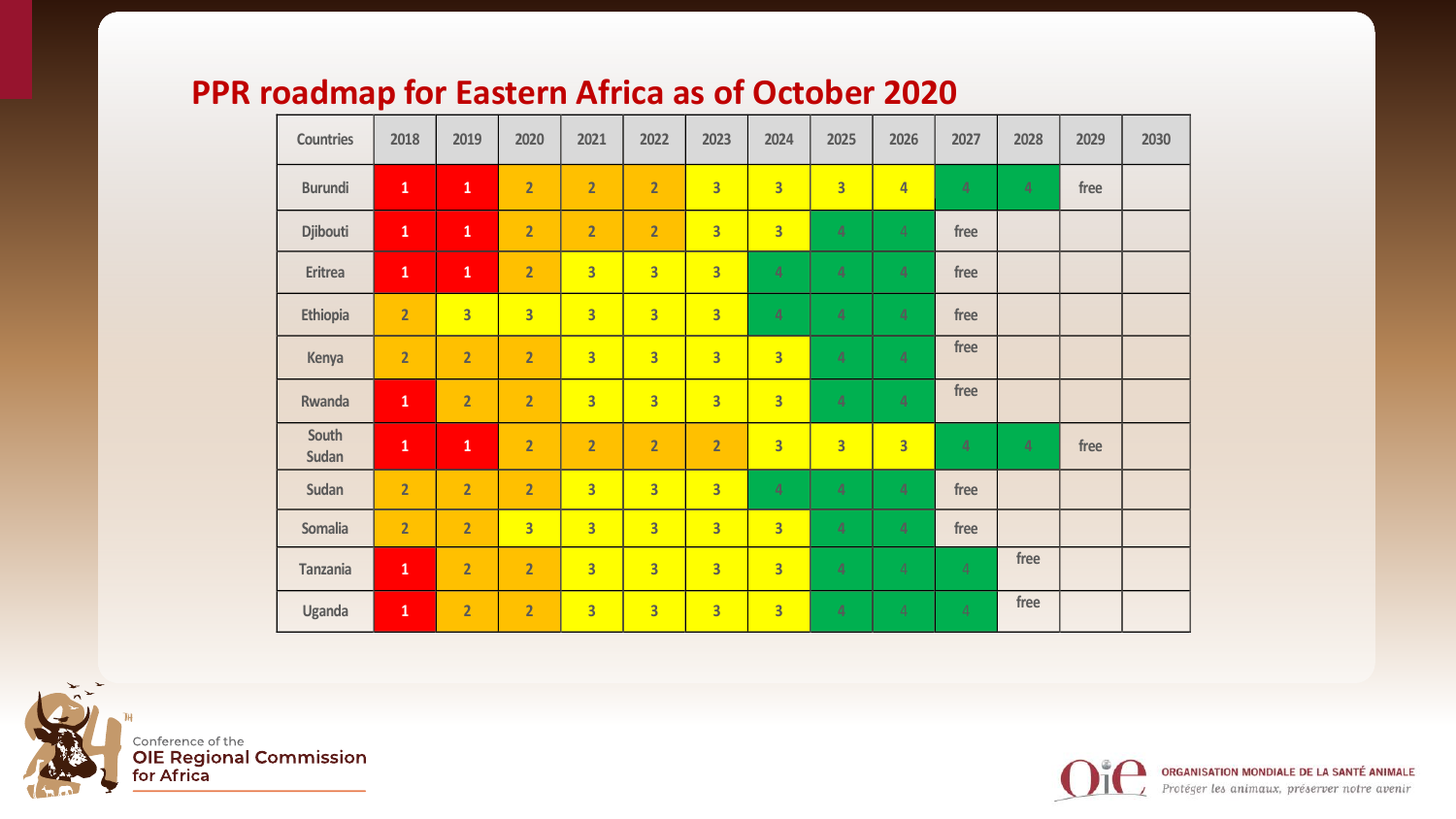### **OIE support to Eastern Africa**

- Regional training workshop on the OIE Procedures for the Official Status Recognition and Endorsement of Official Control Programme in collaboration with AU-IBAR (June 2019).
- Support to the 7<sup>th</sup> IGAD PPR CECC meeting held at Naivasha, Kenya (June 2019)
- In collaboration with FAO-OIE PPR Secretariat and AU-IBAR convened the 3rd PPR Advisory Group Meeting in Nairobi, Kenya (July 2019).
- Contributed to the consultative meeting of veterinary services on PPR/other diseases and animal production held in Bujumbura, Burundi (Oct 2019).
- In collaboration with FAO-OIE PPR Secretariat, ILRI and AU-IBAR convened 2nd PPR GREN meeting, ILRI campus, Nairobi, Kenya (Nov 2019)
- Support to PPR Eradication campaign launch in South Sudan (June 2020)
- Support to the 8th IGAD PPR CECC virtual meeting in collaboration with IGAD (Oct 2020).
- Support to virtual workshop on cross-border regional harmonization of PPR control activities in collaboration with ILRI and AU-PANVAC (Dec 2020).